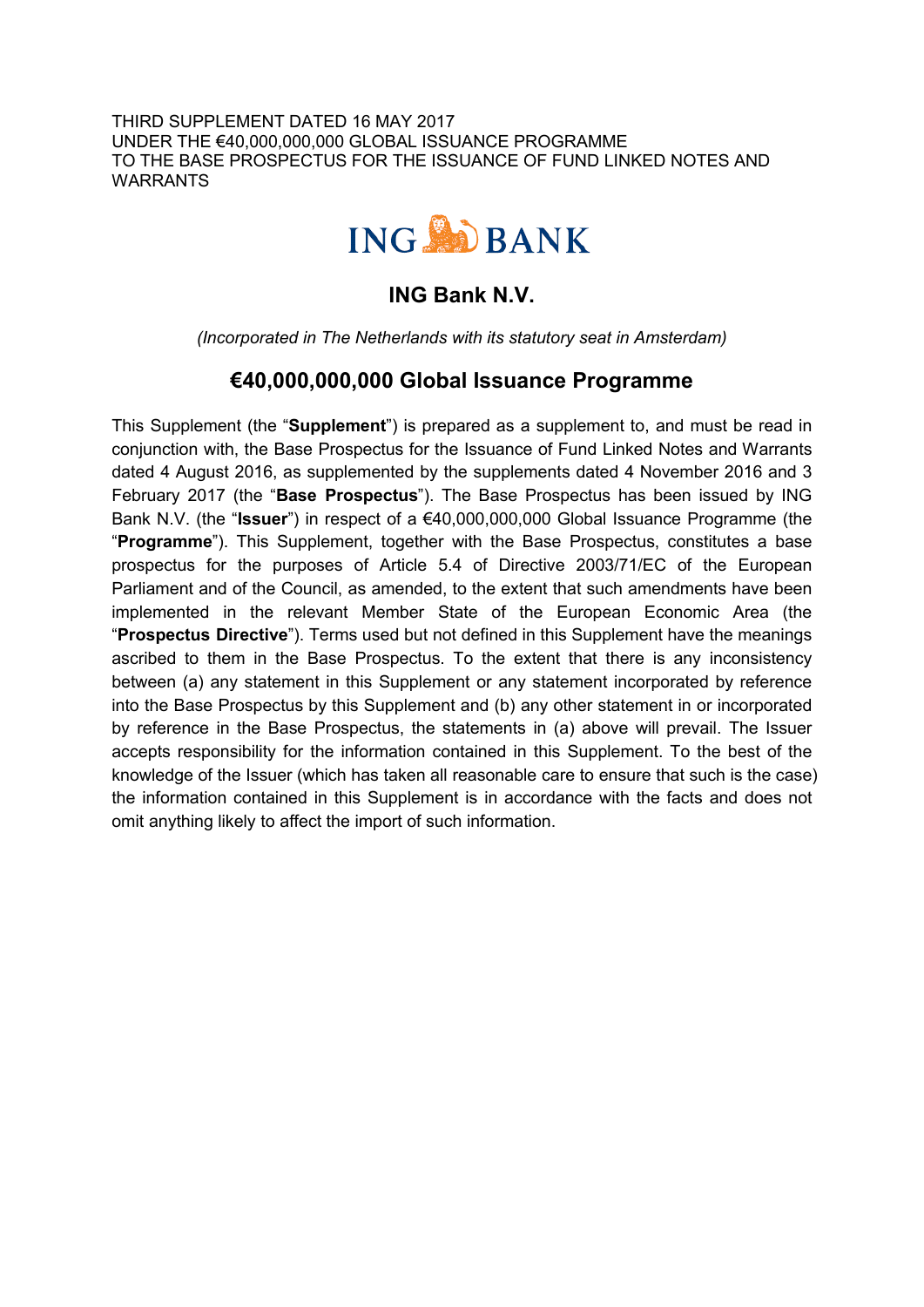#### **INTRODUCTION**

No person has been authorised to give any information or to make any representation not contained in or not consistent with the Base Prospectus and this Supplement, or any other information supplied in connection with the Programme and, if given or made, such information or representation must not be relied upon as having been authorised by the Issuer, the Arranger or any Dealer appointed by the Issuer.

Neither the delivery of this Supplement nor the Base Prospectus shall in any circumstances imply that the information contained in the Base Prospectus and herein concerning the Issuer is correct at any time subsequent to the date of the Base Prospectus (in the case of the Base Prospectus) or the date hereof (in the case of this Supplement) or that any other information supplied in connection with the Programme is correct as of any time subsequent to the date indicated in the document containing the same.

So long as the Base Prospectus and this Supplement are valid as described in Article 9 of the Prospectus Directive, copies of this Supplement and the Base Prospectus, together with the other documents listed in the "General Information – Documents Available" section of the Base Prospectus and the information incorporated by reference in the Base Prospectus by this Supplement, will be available free of charge from ING Bank N.V. at Foppingadreef 7, 1102 BD Amsterdam, The Netherlands. In addition, this Supplement, the Base Prospectus and the documents which are incorporated by reference in the Base Prospectus by this Supplement will be made available on the following website: *https://www.ingmarkets.com* under the section "Downloads".

Other than in Belgium, Luxembourg and The Netherlands, the Issuer, the Arranger and any Dealer do not represent that the Base Prospectus and this Supplement may be lawfully distributed in compliance with any applicable registration or other requirements in any jurisdiction, or pursuant to an exemption available thereunder, or assume any responsibility for facilitating any such distribution or offering.

The distribution of the Base Prospectus and this Supplement may be restricted by law in certain jurisdictions. Persons into whose possession the Base Prospectus and this Supplement come must inform themselves about, and observe, any such restrictions (see "Subscription and Sale" in the Base Prospectus).

In accordance with Article 16 of the Prospectus Directive, investors who have agreed to purchase or subscribe for securities issued under the Base Prospectus before publication of this Supplement have the right, exercisable within two working days commencing on the working day after the date of publication of this Supplement, to withdraw their acceptances.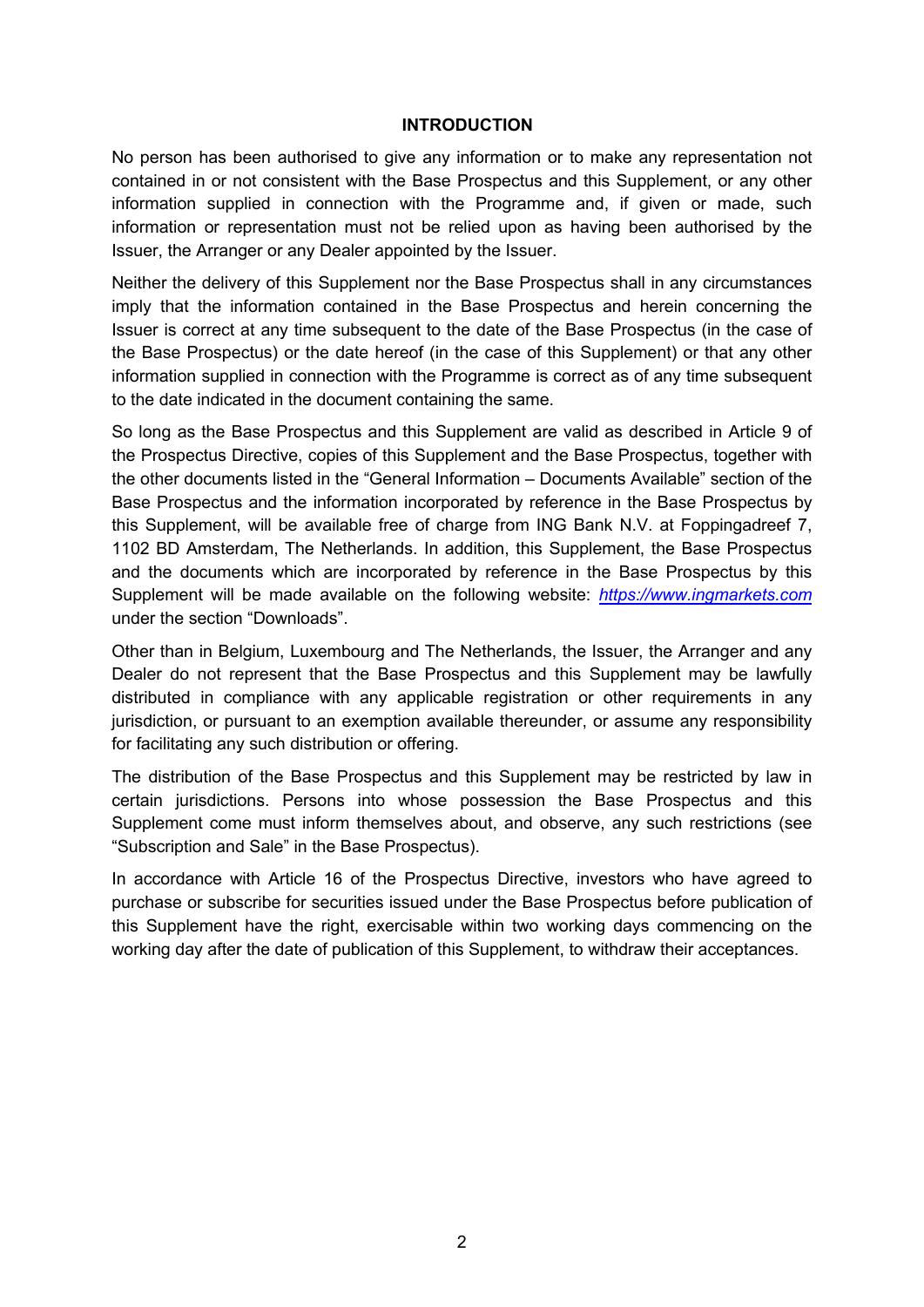## **RECENT DEVELOPMENTS AND INFORMATION INCORPORATED BY REFERENCE**

On 16 May 2017, the Issuer published an updated Registration Document, a copy of which has been approved by and filed with the AFM and, by virtue of this Supplement, is incorporated by reference in, and forms part of, the Base Prospectus.

# **MODIFICATIONS TO THE BASE PROSPECTUS**

*1. The section entitled "Summary Relating to Non-Exempt PD Notes and PD Warrants – Section B – Issuer" beginning on page 3 of the Base Prospectus shall be deleted and restated as follows:*

| <b>Element</b> | <b>Title</b>                                                                                                                                                  |                                                                                                                                                                                                                                                                                                                                                                                                                                                                                                                                                                                                                                                                                                              |  |
|----------------|---------------------------------------------------------------------------------------------------------------------------------------------------------------|--------------------------------------------------------------------------------------------------------------------------------------------------------------------------------------------------------------------------------------------------------------------------------------------------------------------------------------------------------------------------------------------------------------------------------------------------------------------------------------------------------------------------------------------------------------------------------------------------------------------------------------------------------------------------------------------------------------|--|
| B.1            | Legal and<br>commercial<br>name of the<br><b>Issuer</b>                                                                                                       | ING Bank N.V. (the "Issuer")                                                                                                                                                                                                                                                                                                                                                                                                                                                                                                                                                                                                                                                                                 |  |
| B.2            | The domicile<br>and legal<br>form of the<br>Issuer, the<br>legislation<br>under which<br>the Issuer<br>operates<br>and its<br>country of<br>incorporatio<br>n | <b>The</b><br>public<br>limited<br><b>Issuer</b><br>is<br>company<br>(naamloze<br>a<br>vennootschap) incorporated under the laws of The Netherlands<br>on 12 November 1927, with its corporate seat (statutaire zetel)<br>in Amsterdam, The Netherlands.                                                                                                                                                                                                                                                                                                                                                                                                                                                     |  |
| <b>B.4b</b>    | A description<br>of any<br>known<br>trends<br>affecting the<br><b>Issuer</b> and<br>the<br>industries in<br>which it<br>operates                              | The results of operations of the Issuer are affected by<br>demographics and by a variety of market conditions, including<br>economic cycles, banking industry cycles and fluctuations in<br>stock markets, interest and foreign exchange rates, political<br>developments and client behaviour changes.<br>Macroeconomic developments in 2016<br>Global economic developments<br>Similar to 2015, 2016 was not a strong year for the global<br>economy. Growth in the U.S. regained momentum, but the<br>recovery in the Eurozone was not able to shift into higher gear<br>and the Chinese economy continued to slow. However, although<br>uncertainty about the global economic outlook and (geo)political |  |

#### **"Section B – Issuer**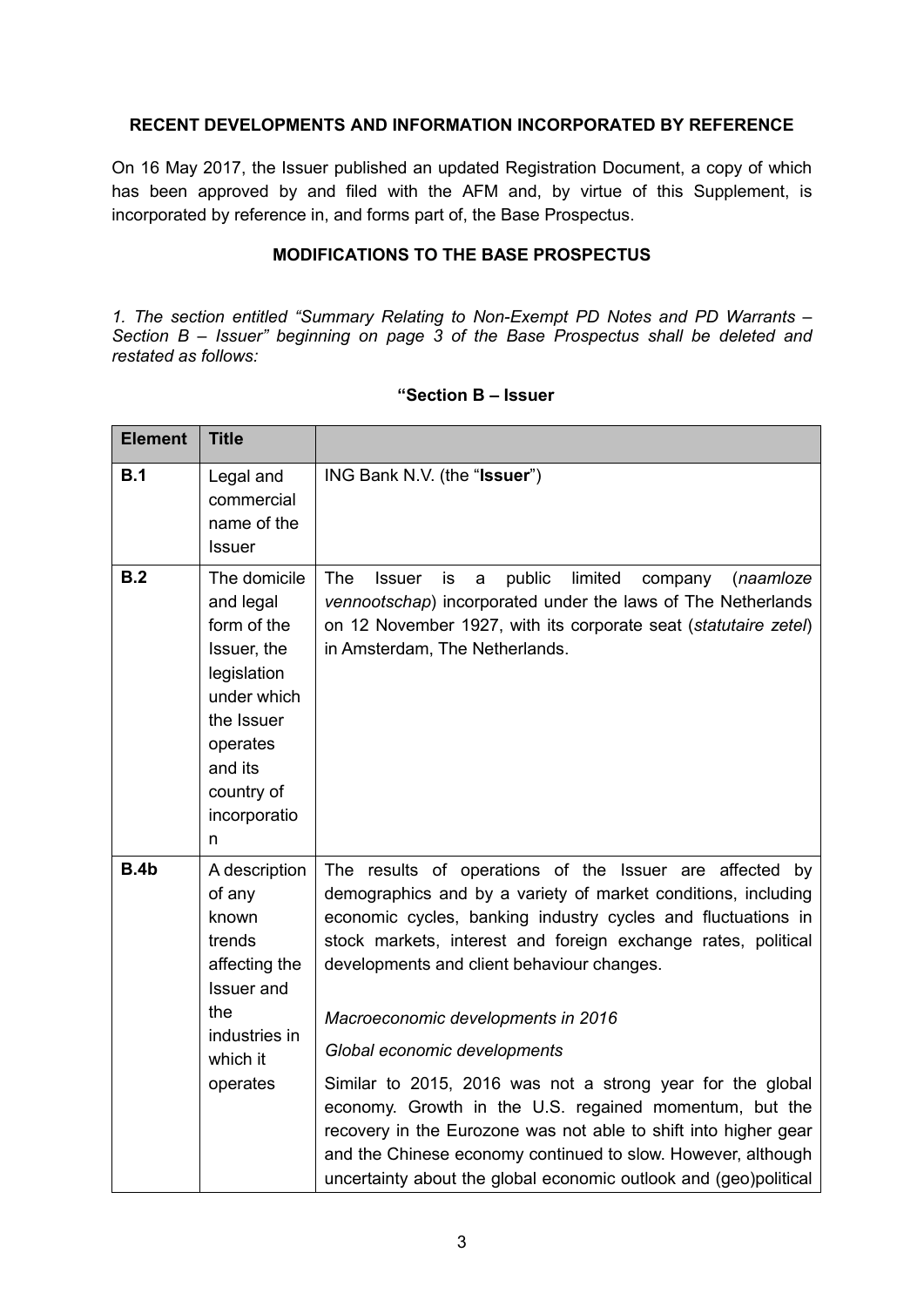| <b>Element</b> | <b>Title</b> |                                                                                                                                                                                                                                                                                                                                                                                                                                                                                                                                                                                                                                                                                                                                                                                                                                                                                                                                                                                                                                                            |
|----------------|--------------|------------------------------------------------------------------------------------------------------------------------------------------------------------------------------------------------------------------------------------------------------------------------------------------------------------------------------------------------------------------------------------------------------------------------------------------------------------------------------------------------------------------------------------------------------------------------------------------------------------------------------------------------------------------------------------------------------------------------------------------------------------------------------------------------------------------------------------------------------------------------------------------------------------------------------------------------------------------------------------------------------------------------------------------------------------|
|                |              | uncertainty led to flares of financial market volatility, the global<br>economy held up relatively well. Concerns about the global<br>economy started in the first quarter, with disappointing data on<br>the Chinese economy and a decline in oil prices. The world's<br>main stock market indices fell 10 to 15 per cent. below 2015<br>year-end levels and corporate credit risk rose to levels not seen<br>during the previous two-and-a-half years. Currencies of a<br>number of important emerging economies came<br>under<br>downward pressure. Worries eventually faded, and stock<br>markets and oil prices recovered, as the U.S. Federal Reserve<br>signalled it would be cautious and take the state of the global<br>economy into account when raising interest rates, and the<br>Chinese authorities implemented measures to support the<br>economy.                                                                                                                                                                                         |
|                |              | <b>Brexit</b>                                                                                                                                                                                                                                                                                                                                                                                                                                                                                                                                                                                                                                                                                                                                                                                                                                                                                                                                                                                                                                              |
|                |              | In late June 2016, financial market volatility increased as the UK<br>surprised markets by deciding to leave the EU ("Brexit"). While<br>Sterling depreciated to record lows against the U.S. dollar and<br>the Bank of England loosened monetary policy as a precaution,<br>the immediate economic impact appears relatively limited. Still,<br>there is long-term uncertainty, as the actual Brexit probably will<br>not take place until 2019 at the earliest. It is still unclear what the<br>relationship between the UK and the EU will be after Brexit.                                                                                                                                                                                                                                                                                                                                                                                                                                                                                             |
|                |              | Eurozone developments                                                                                                                                                                                                                                                                                                                                                                                                                                                                                                                                                                                                                                                                                                                                                                                                                                                                                                                                                                                                                                      |
|                |              | Persistent low growth and declining inflation led the European<br>Central Bank ("ECB") to further loosen monetary policy in 2016.<br>This triggered spectacular falls in market interest rates. Also<br>because of Brexit fears, yields on German government bonds<br>with a remaining maturity of 10 years became negative. While<br>similar bonds issued by other Eurozone governments still<br>carried positive yields, they were at historic low levels as well<br>and often negative for shorter maturities. However, in the<br>half of the year, expectations about a more<br>second<br>expansionary fiscal policy in the U.S. following the presidential<br>election victory of Donald Trump, an interest rate increase by the<br>U.S. Federal Reserve, and an increase in oil prices, pushed up<br>capital market interest rates again. ECB policies also resulted in<br>a further decline in the cost of borrowing for Eurozone<br>households and businesses and contributed to a modest<br>increase in credit demand. Marked differences between |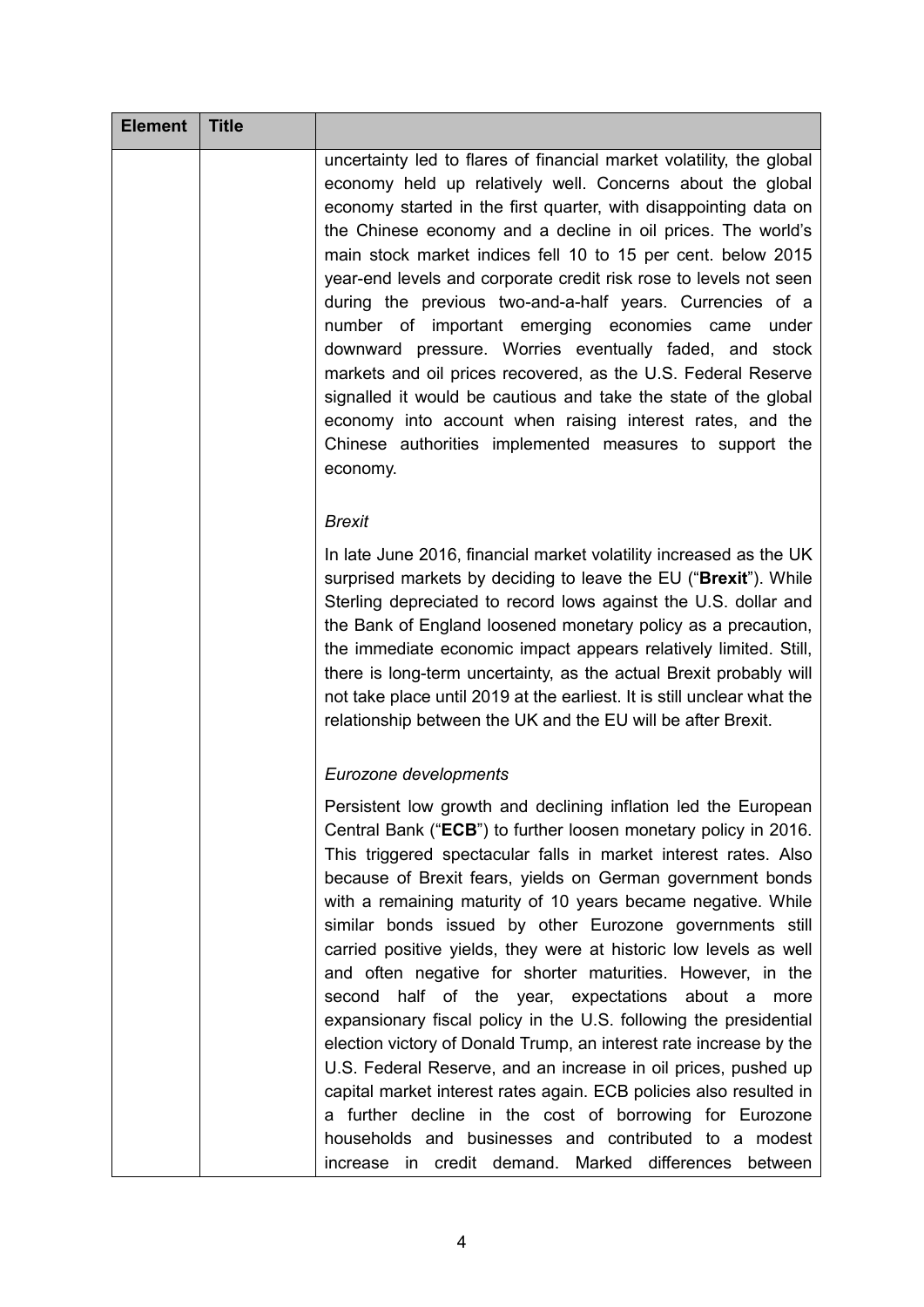| <b>Element</b> | <b>Title</b> |                                                                                                                                                                                                                                                                                                                                                                                                                                                                                                                                                                                                                                                                                                                                                                                                                                                                                              |
|----------------|--------------|----------------------------------------------------------------------------------------------------------------------------------------------------------------------------------------------------------------------------------------------------------------------------------------------------------------------------------------------------------------------------------------------------------------------------------------------------------------------------------------------------------------------------------------------------------------------------------------------------------------------------------------------------------------------------------------------------------------------------------------------------------------------------------------------------------------------------------------------------------------------------------------------|
|                |              | countries remain, with credit growth generally more positive in<br>northern European countries, while low or negative in southern<br>ones.                                                                                                                                                                                                                                                                                                                                                                                                                                                                                                                                                                                                                                                                                                                                                   |
|                |              | Low-interest-rate environment                                                                                                                                                                                                                                                                                                                                                                                                                                                                                                                                                                                                                                                                                                                                                                                                                                                                |
|                |              | Persistent low interest rates will, over time, put banks' net<br>interest income under pressure. On mortgages for instance, the<br>be confronted with<br>Issuer could<br>higher than expected<br>prepayment rates as the difference between rates on existing<br>mortgages and the prevailing market rate lead customers to<br>refinance. On savings, net interest income may decrease as<br>savings rates approach zero and options to further reduce client<br>rates on savings deposits diminish. The Issuer actively manages<br>its interest-rate risk exposure and successfully maintained the<br>net interest margin on its core lending in 2016. To address the<br>challenge of interest-income erosion, containing costs remains<br>an important goal. The Issuer is also putting more emphasis on<br>generating fee-based income and is reassessing its product<br>characteristics. |
|                |              | Progress on relevant regulatory initiatives                                                                                                                                                                                                                                                                                                                                                                                                                                                                                                                                                                                                                                                                                                                                                                                                                                                  |
|                |              | The Single Supervisory Mechanism ("SSM"), the system of<br>banking supervision for Europe, was in effect for the second full<br>year in 2016. In this second year, the daily interactions on<br>supervision between the ECB, national competent authorities<br>like the Dutch Central Bank in The Netherlands and banks were<br>streamlined further.                                                                                                                                                                                                                                                                                                                                                                                                                                                                                                                                         |
|                |              | The ECB in particular took important steps to communicate its<br>expectations to the banking sector and public at large. For<br>example, the ECB provided detailed information about its annual<br>Supervisory Review and Evaluation Process and its findings<br>based on its sector-wide thematic review on risk governance<br>and appetite. Such transparency helps support the banking<br>union in coming together, as well as the efficiency and<br>effectiveness of the ECB's supervision.                                                                                                                                                                                                                                                                                                                                                                                              |
|                |              | The Issuer remains a supporter of the SSM. With its strong<br>European footprint, the Issuer has a clear interest in the proper<br>functioning of European financial markets and in a harmonised<br>approach to European banking supervision. The Issuer believes<br>that this will contribute to a more efficient use of capital across                                                                                                                                                                                                                                                                                                                                                                                                                                                                                                                                                     |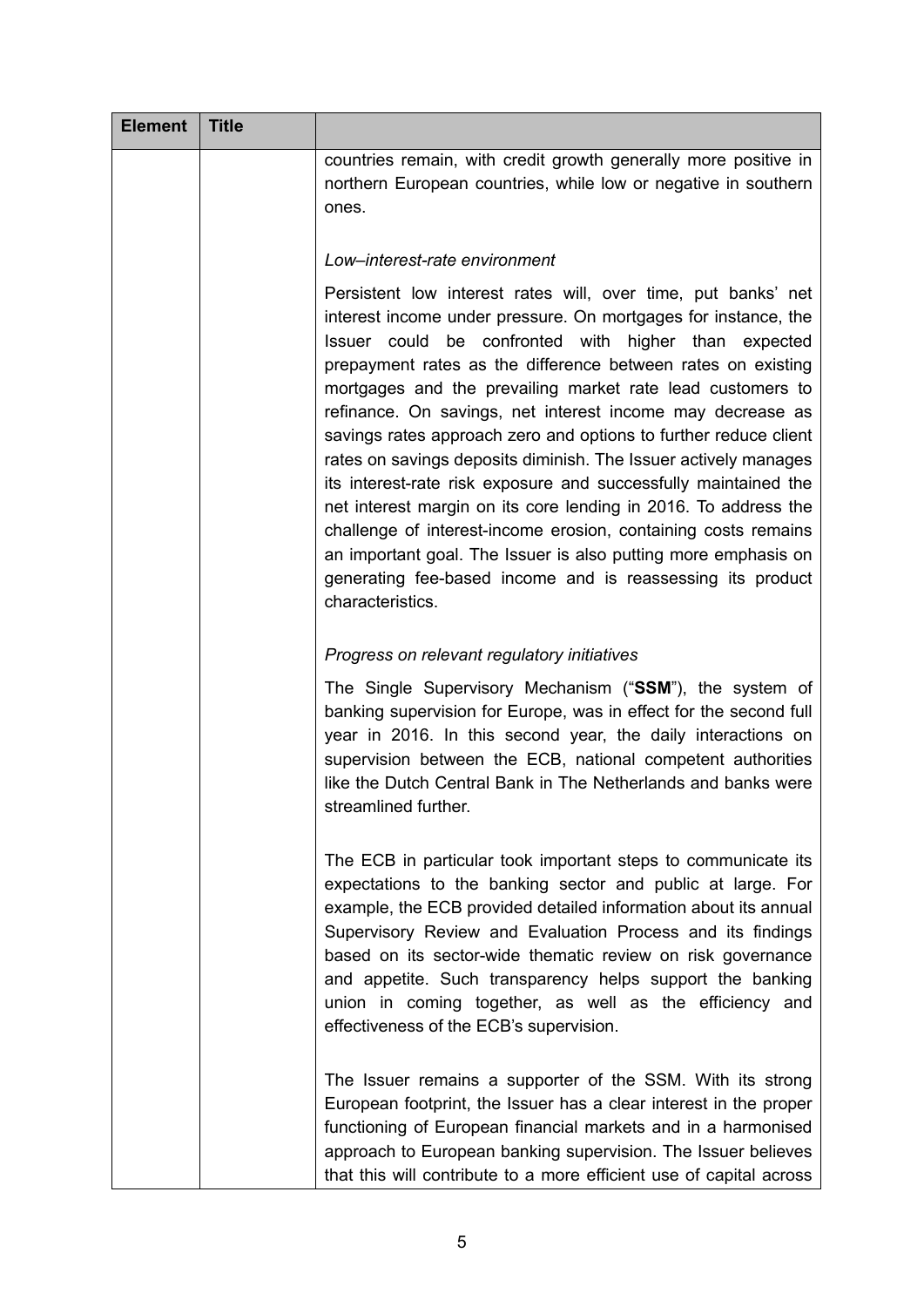| <b>Element</b> | <b>Title</b> |                                                                                                                                                                                                                                                                                                                                                                                                                                                                                                                                                                                                                                                                                                                                                                                                                |
|----------------|--------------|----------------------------------------------------------------------------------------------------------------------------------------------------------------------------------------------------------------------------------------------------------------------------------------------------------------------------------------------------------------------------------------------------------------------------------------------------------------------------------------------------------------------------------------------------------------------------------------------------------------------------------------------------------------------------------------------------------------------------------------------------------------------------------------------------------------|
|                |              | Europe. As banks' customers are more able to realise their<br>ambitions, the European economy's growth prospects will<br>benefit. Harmonisation will also help the Issuer accelerate its<br>Think Forward strategy to create one digital banking platform<br>across borders.                                                                                                                                                                                                                                                                                                                                                                                                                                                                                                                                   |
|                |              | The Issuer expects benefits from harmonised supervision to<br>materialise over the coming years with converging supervisory<br>practices, stress testing, streamlined reporting, and the cross-<br>border flow of capital and liquidity.                                                                                                                                                                                                                                                                                                                                                                                                                                                                                                                                                                       |
|                |              | Alongside the SSM, the Single Resolution Mechanism ("SRM")<br>came into force on 1 January 2016. It aims to ensure an orderly<br>resolution process for failing banks. With SSM and SRM, two of<br>the three pillars of the Banking Union have been established.                                                                                                                                                                                                                                                                                                                                                                                                                                                                                                                                               |
|                |              | The last remaining pillar, mutualisation of deposit guarantee<br>schemes, is progressing at a much slower pace than the first<br>two pillars. Lack of a common European deposit guarantee<br>scheme<br>leaves the eurozone<br>potentially vulnerable<br>to<br>interdependence between banks and governments, despite the<br>existence of the SSM and SRM.                                                                                                                                                                                                                                                                                                                                                                                                                                                      |
|                |              | The second EU Directive on Payment Services ("PSDII") was<br>adopted in October 2015 and will be implemented in the coming<br>years. It will create an EU-wide single market for payment<br>initiation services and account information services. Its main<br>objective is to promote innovation and competition in the EU<br>payments market. The Issuer welcomes this development and<br>sees the PSDII as an opportunity to develop new and innovative<br>ways of serving the Issuer's customers. At the same time, the<br>Issuer finds it important regulators take into account the<br>changing competitive landscape and support financial services<br>providers who embrace innovation and new ways of doing<br>business and should ensure they can compete on a level<br>playing field with newcomers. |
|                |              | In November 2016, the EC launched the review of the existing<br>Capital Requirements Regulation and Directive, and Bank<br>Recovery and Resolution Directive regulation. These draft EC<br>proposals are subject to approval by the European Parliament<br>Council. They consist of important new regulatory<br>and                                                                                                                                                                                                                                                                                                                                                                                                                                                                                            |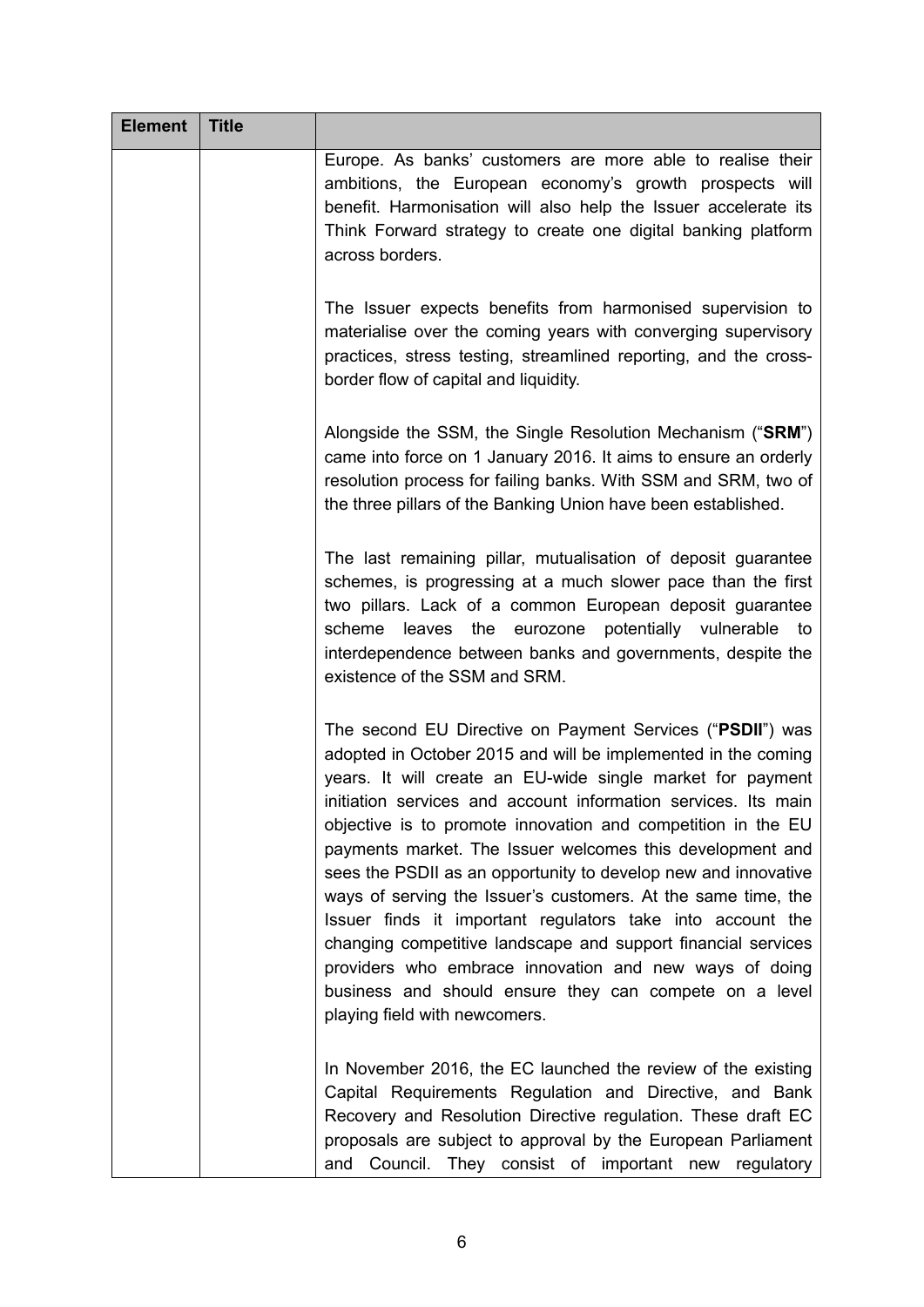| <b>Element</b> | <b>Title</b> |                                                                                                                                                                                                                                                                                                                                                                                                                                                                                                                                                                                                                                                                                                                                                                                                      |
|----------------|--------------|------------------------------------------------------------------------------------------------------------------------------------------------------------------------------------------------------------------------------------------------------------------------------------------------------------------------------------------------------------------------------------------------------------------------------------------------------------------------------------------------------------------------------------------------------------------------------------------------------------------------------------------------------------------------------------------------------------------------------------------------------------------------------------------------------|
|                |              | requirements for banks, including the Net Stable Funding Ratio,<br>the leverage ratio, review of the trading book and counterparty<br>credit risk. The proposal also includes changes to transpose the<br>Financial Stability Board's Total Loss-Absorbing Capacity term<br>sheet into EU law and introduces a harmonised approach for<br>creditor hierarchy in Europe.                                                                                                                                                                                                                                                                                                                                                                                                                              |
|                |              | Regulatory costs and uncertainty                                                                                                                                                                                                                                                                                                                                                                                                                                                                                                                                                                                                                                                                                                                                                                     |
|                |              | ING's regulatory costs increased 36.3 per cent. in 2016. One<br>main reason were costs for the new Dutch deposit guarantee<br>scheme (EUR 129 million in 2016 compared with zero in 2015).<br>A new European rule says that banks must pay into these<br>deposit guarantee schemes on a regular basis and not just after<br>a bank failure.                                                                                                                                                                                                                                                                                                                                                                                                                                                          |
|                |              | Bank taxes were also a major reason for higher costs in 2016.<br>This taxes a part of the Issuer's balance sheet on which the<br>Issuer already pays tax in The Netherlands. There is no<br>European regulation on bank taxes and little coordination<br>between countries addressing the fact that banks pay the same<br>taxes in more than one country. The Issuer hopes that, as is<br>already the case in Germany and foreseen in France, bank<br>taxes will be abolished in The Netherlands and in other<br>countries that still require them.                                                                                                                                                                                                                                                  |
|                |              | Other new regulation also contributed to the rise in costs for<br>2016, such as the SRM mentioned above. This required banks<br>to begin paying contributions to the Single Resolution Fund as<br>of January 2016.                                                                                                                                                                                                                                                                                                                                                                                                                                                                                                                                                                                   |
|                |              | A prominent source of regulatory uncertainty in 2016 was the<br>Basel Committee on Banking Supervision ("BCBS") proposals<br>regarding risk-weighted assets. The proposals are intended to<br>make risk-weight calculation simpler and more comparable<br>across banks, limiting the use of banks' own internal models.<br>The Issuer believes that the Basel proposals could allocate too<br>high a risk weight to various lending activities, in particular<br>mortgages, corporates and specialised lending. This would not<br>be in line with historical loss rates and distorts sound economic<br>incentives. The Issuer does support increased comparability of<br>internal models and therefore supports initiatives to address<br>undue risk variability. It is involved in ECB and European |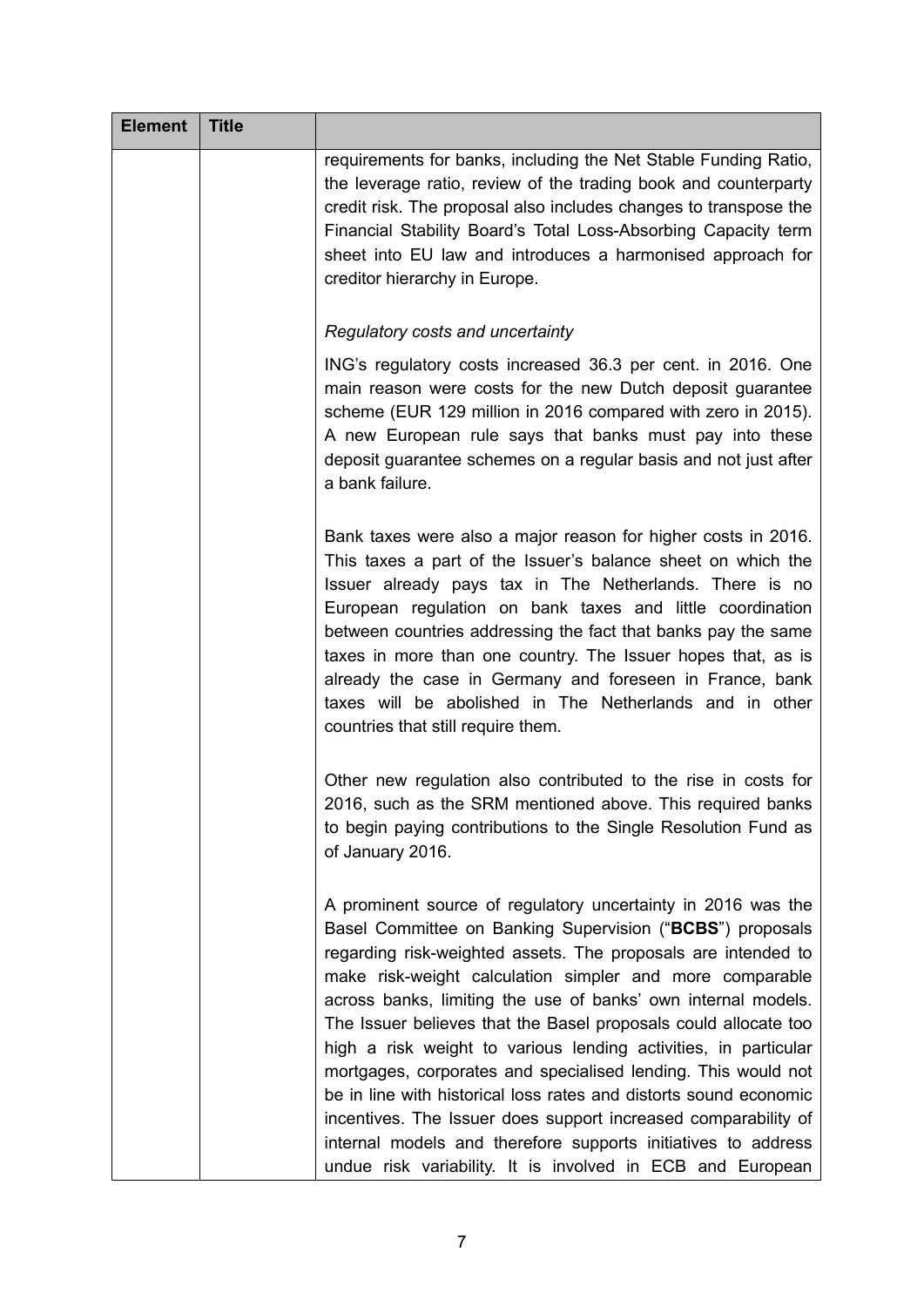| <b>Element</b> | <b>Title</b> |                                                                                                                                                                                                                                                                                                                                                                                                                                                                                                                                                                                                                                                                                                                                                                                                                                                                                                                                                                                                                                                                                                                                                                                |
|----------------|--------------|--------------------------------------------------------------------------------------------------------------------------------------------------------------------------------------------------------------------------------------------------------------------------------------------------------------------------------------------------------------------------------------------------------------------------------------------------------------------------------------------------------------------------------------------------------------------------------------------------------------------------------------------------------------------------------------------------------------------------------------------------------------------------------------------------------------------------------------------------------------------------------------------------------------------------------------------------------------------------------------------------------------------------------------------------------------------------------------------------------------------------------------------------------------------------------|
|                |              | Banking Authority work underway to address this, such as the<br>Targeted Review of Internal Models by the ECB. Apart from the<br>proposals in the area of credit risk, the BCBS is also considering<br>changes in the areas of operational and market risk. The<br>continuing uncertainty is detrimental for banks and the economy<br>at large.                                                                                                                                                                                                                                                                                                                                                                                                                                                                                                                                                                                                                                                                                                                                                                                                                                |
|                |              | Other uncertainties concern loss-absorption requirements, which<br>have not yet been finalised in the EU. The Financial Stability<br>Board's total loss-absorbing capacity term sheet still has to be<br>transposed into EU law before it is clear how to calculate the<br>minimum requirement for own funds and eligible liabilities.                                                                                                                                                                                                                                                                                                                                                                                                                                                                                                                                                                                                                                                                                                                                                                                                                                         |
|                |              | The range and complexity of non-prudential regulation is<br>increasing. Regulation is becoming more stringent in areas like<br>customer due diligence and transaction monitoring to prevent<br>and report money laundering, terrorist financing, and fraud.<br>Regulations such as the Common Reporting Standard and<br>certain provisions of the U.S. Internal Revenue Code of 1986,<br>commonly known as FATCA, which require financial institutions<br>to report detailed client-related information to competent<br>authorities, are also adding to banks' regulatory burden. There<br>are a number of risks in areas where applicable regulations are<br>multiple<br>unclear,<br>subject to<br>interpretations or<br>under<br>development, are in conflict with each other, or where regulators<br>revise their guidance or courts overturn previous rulings.<br>Meeting all these requirements within the strict timelines that<br>have been set poses a significant operational challenge for<br>banks. Regulations also need to strike a proper balance<br>between consumer protection and innovation to allow banks to<br>compete in the new competitive environment. |
|                |              | Competitive landscape                                                                                                                                                                                                                                                                                                                                                                                                                                                                                                                                                                                                                                                                                                                                                                                                                                                                                                                                                                                                                                                                                                                                                          |
|                |              | Technology is removing a number of the barriers to entry that<br>once insulated the Issuer's business. The Issuer faces<br>competition from many different directions, with relatively new<br>players providing more segmented offers to its customers and<br>clients. Technology giants, payment specialists, retailers,<br>telecommunication companies, crowd-funding initiatives and<br>aggregators are all encroaching on the market for traditional<br>banking services. Its customers, in turn, are willing to consider<br>these offers.                                                                                                                                                                                                                                                                                                                                                                                                                                                                                                                                                                                                                                 |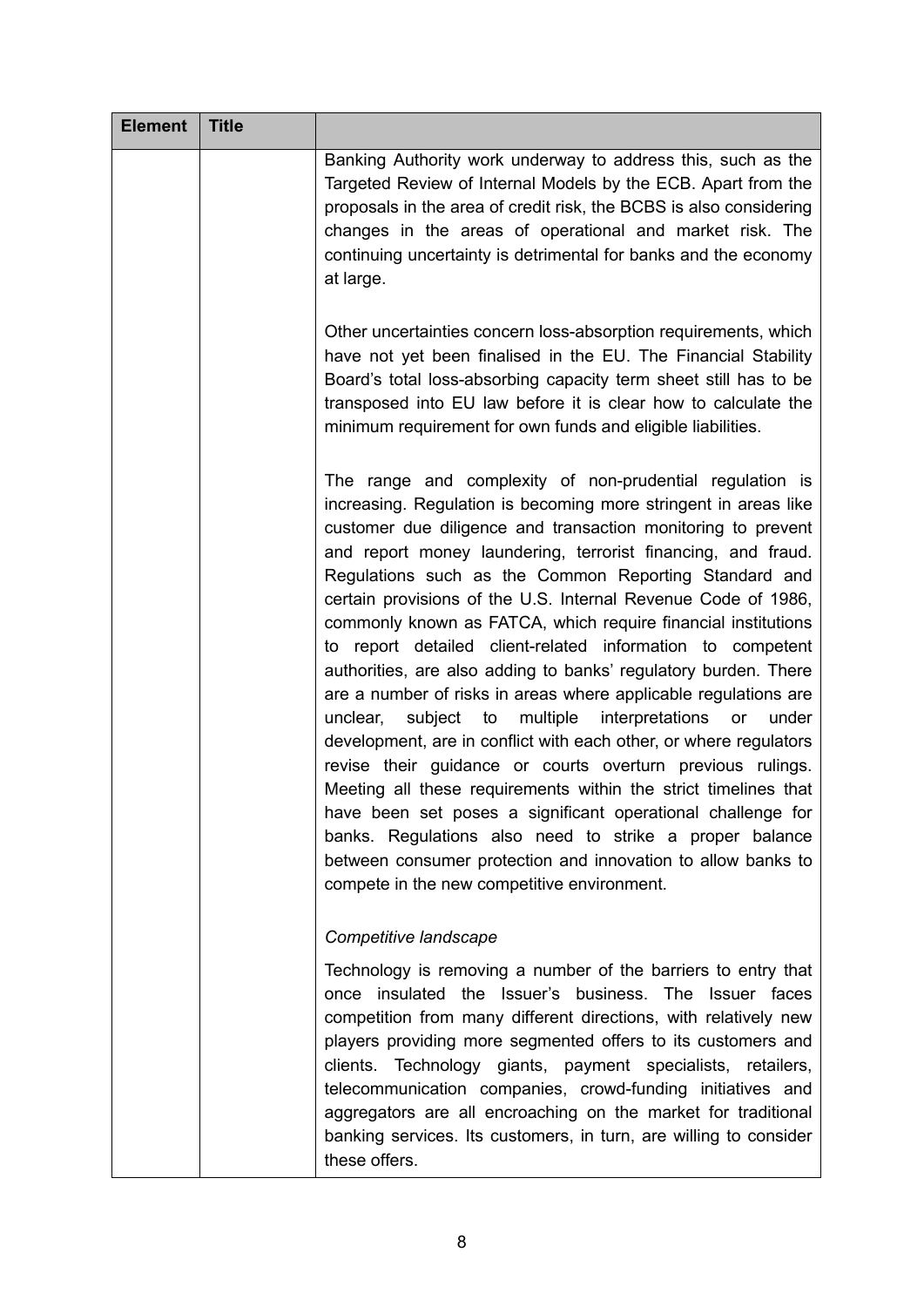| <b>Element</b> | <b>Title</b>                                                                                        |                                                                                                                                                                                                                                                                                                                                                                                                                                                                                                                                                                                                                                                                                                                                                                         |  |
|----------------|-----------------------------------------------------------------------------------------------------|-------------------------------------------------------------------------------------------------------------------------------------------------------------------------------------------------------------------------------------------------------------------------------------------------------------------------------------------------------------------------------------------------------------------------------------------------------------------------------------------------------------------------------------------------------------------------------------------------------------------------------------------------------------------------------------------------------------------------------------------------------------------------|--|
|                |                                                                                                     | Banks strive to act in the interests of their customers. Safe<br>banking requires specific knowledge of financial services, in-<br>depth knowledge of customers, and rigorous risk-management<br>systems. As competition from outside the banking sector<br>continues to increase, the Issuer has to become faster, more<br>agile and more innovative.<br>The Issuer's long track record and strong brand place it well to<br>seize these opportunities and become a better company for all<br>of its stakeholders. The Issuer is a leader in digital banking, and<br>it has scale combined with local market expertise. It is investing<br>in building profitable, mutually beneficial relationships with its<br>customers based on the quality of its service and the |  |
|                |                                                                                                     | differentiating experience it offers them. The Issuer intends to be<br>even clearer about the strategic choices it makes.                                                                                                                                                                                                                                                                                                                                                                                                                                                                                                                                                                                                                                               |  |
| B.5            | A description<br>of the<br>Issuer's<br>group and<br>the Issuer's<br>position<br>within the<br>group | The Issuer is part of ING Groep N.V. ("ING Group"). ING Group<br>is the holding company of a broad spectrum of companies<br>(together called "ING") offering banking services to meet the<br>needs of a broad customer base. The Issuer is a wholly-owned,<br>non-listed subsidiary of ING Group and currently offers retail<br>banking services to individuals, small and medium-sized<br>enterprises and mid-corporates in Europe, Asia and Australia<br>and wholesale banking services to customers around the world,<br>including multinational corporations, governments, financial<br>institutions and supranational organisations.                                                                                                                               |  |
| <b>B.9</b>     | Profit<br>forecast or<br>estimate                                                                   | Not Applicable. The Issuer has not made any public profit<br>forecasts or profit estimates.                                                                                                                                                                                                                                                                                                                                                                                                                                                                                                                                                                                                                                                                             |  |
| <b>B.10</b>    | Qualification<br>s in the<br>Auditors'<br>report                                                    | Not Applicable. The audit reports on the audited financial<br>statements of the Issuer for the years ended 31 December 2015<br>and 31 December 2016 are unqualified.                                                                                                                                                                                                                                                                                                                                                                                                                                                                                                                                                                                                    |  |
| <b>B.12</b>    | Selected                                                                                            | Key Consolidated Figures ING Bank N.V.(1)                                                                                                                                                                                                                                                                                                                                                                                                                                                                                                                                                                                                                                                                                                                               |  |
|                | historical<br>key financial                                                                         | (EUR millions)<br>2016<br>2015<br>Balance sheet <sup>(2)</sup>                                                                                                                                                                                                                                                                                                                                                                                                                                                                                                                                                                                                                                                                                                          |  |
|                | information /<br>Significant                                                                        | 843,919<br>1,001,992<br>Total assets                                                                                                                                                                                                                                                                                                                                                                                                                                                                                                                                                                                                                                                                                                                                    |  |
|                | or material                                                                                         | 44,146<br>41,495<br>Total equity                                                                                                                                                                                                                                                                                                                                                                                                                                                                                                                                                                                                                                                                                                                                        |  |
|                | adverse<br>change                                                                                   | 664,365<br>823,568<br>Deposits and funds                                                                                                                                                                                                                                                                                                                                                                                                                                                                                                                                                                                                                                                                                                                                |  |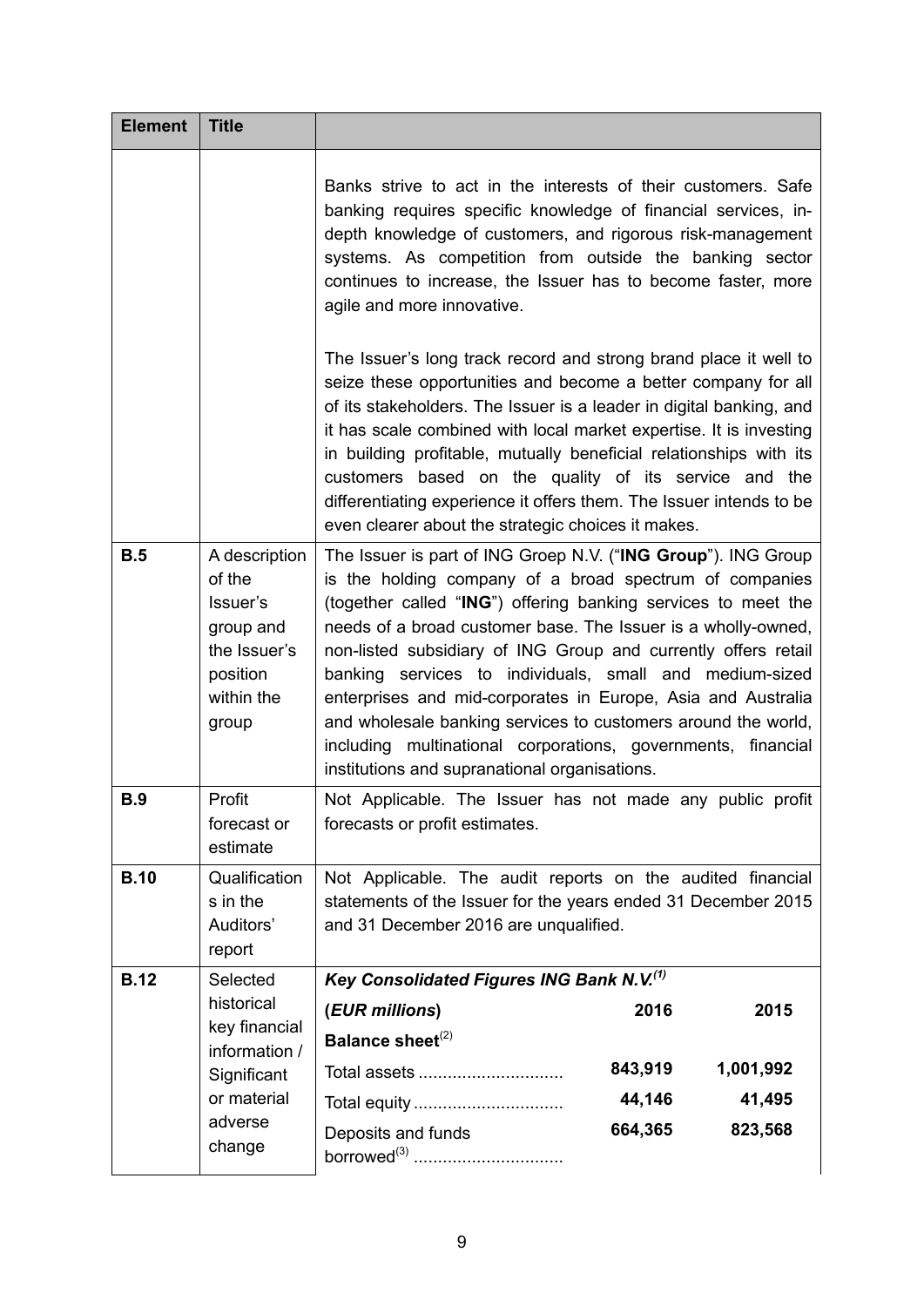| <b>Element</b> | <b>Title</b> |                                                                                                                                                                                                                                                                                                                                                                                                                                                                           |         |         |
|----------------|--------------|---------------------------------------------------------------------------------------------------------------------------------------------------------------------------------------------------------------------------------------------------------------------------------------------------------------------------------------------------------------------------------------------------------------------------------------------------------------------------|---------|---------|
|                |              | Loans and advances                                                                                                                                                                                                                                                                                                                                                                                                                                                        | 562,873 | 700,007 |
|                |              | Results <sup>(4)</sup>                                                                                                                                                                                                                                                                                                                                                                                                                                                    |         |         |
|                |              | Total income                                                                                                                                                                                                                                                                                                                                                                                                                                                              | 17,514  | 17,070  |
|                |              | Operating expenses                                                                                                                                                                                                                                                                                                                                                                                                                                                        | 10,603  | 9,308   |
|                |              | Additions to loan loss<br>provisions                                                                                                                                                                                                                                                                                                                                                                                                                                      | 974     | 1,347   |
|                |              | Result before tax                                                                                                                                                                                                                                                                                                                                                                                                                                                         | 5,937   | 6,415   |
|                |              |                                                                                                                                                                                                                                                                                                                                                                                                                                                                           | 1,635   | 1,684   |
|                |              | Net result (before minority                                                                                                                                                                                                                                                                                                                                                                                                                                               | 4,302   | 4,731   |
|                |              | Attributable to Shareholders                                                                                                                                                                                                                                                                                                                                                                                                                                              | 4,227   | 4,659   |
|                |              | Ratios (in %)                                                                                                                                                                                                                                                                                                                                                                                                                                                             |         |         |
|                |              | BIS ratio <sup>(5)</sup>                                                                                                                                                                                                                                                                                                                                                                                                                                                  | 17.42   | 16.04   |
|                |              | Tier-1 ratio <sup>(6)</sup>                                                                                                                                                                                                                                                                                                                                                                                                                                               | 14.41   | 13.43   |
|                |              | Notes:                                                                                                                                                                                                                                                                                                                                                                                                                                                                    |         |         |
|                |              | (1) These figures have been derived from the audited 2016<br>annual consolidated accounts of ING Bank N.V. in<br>respect of the financial years ended 31 December 2016,<br>2015 . Loans and advances to customers and Customer<br>deposits as at 31 December 2015 are adjusted as a<br>result of a change in accounting policies. Reference is<br>made to Note 1 'Accounting policies' - Changes in<br>accounting policies 2016 in the Annual Account of ING<br>Bank N.V. |         |         |
|                |              | At 31 December.<br>(2)                                                                                                                                                                                                                                                                                                                                                                                                                                                    |         |         |
|                |              | (3) Figures including Banks and Debt securities.                                                                                                                                                                                                                                                                                                                                                                                                                          |         |         |
|                |              | (4) For the year ended 31 December.                                                                                                                                                                                                                                                                                                                                                                                                                                       |         |         |
|                |              | (5) BIS ratio = BIS capital as a percentage of Risk Weighted<br>Assets (based on Basel III phased-in).                                                                                                                                                                                                                                                                                                                                                                    |         |         |
|                |              | Tier-1 ratio = Available Tier-1 capital as a percentage of<br>(6)<br>Risk Weighted Assets. Note: As of 2014, these Risk<br>Weighted Assets are based on Basel III phased-in.                                                                                                                                                                                                                                                                                              |         |         |
|                |              | <b>Significant or Material Adverse Change</b>                                                                                                                                                                                                                                                                                                                                                                                                                             |         |         |
|                |              | At the date hereof, there has been no significant change in the<br>financial position of the Issuer and its consolidated subsidiaries                                                                                                                                                                                                                                                                                                                                     |         |         |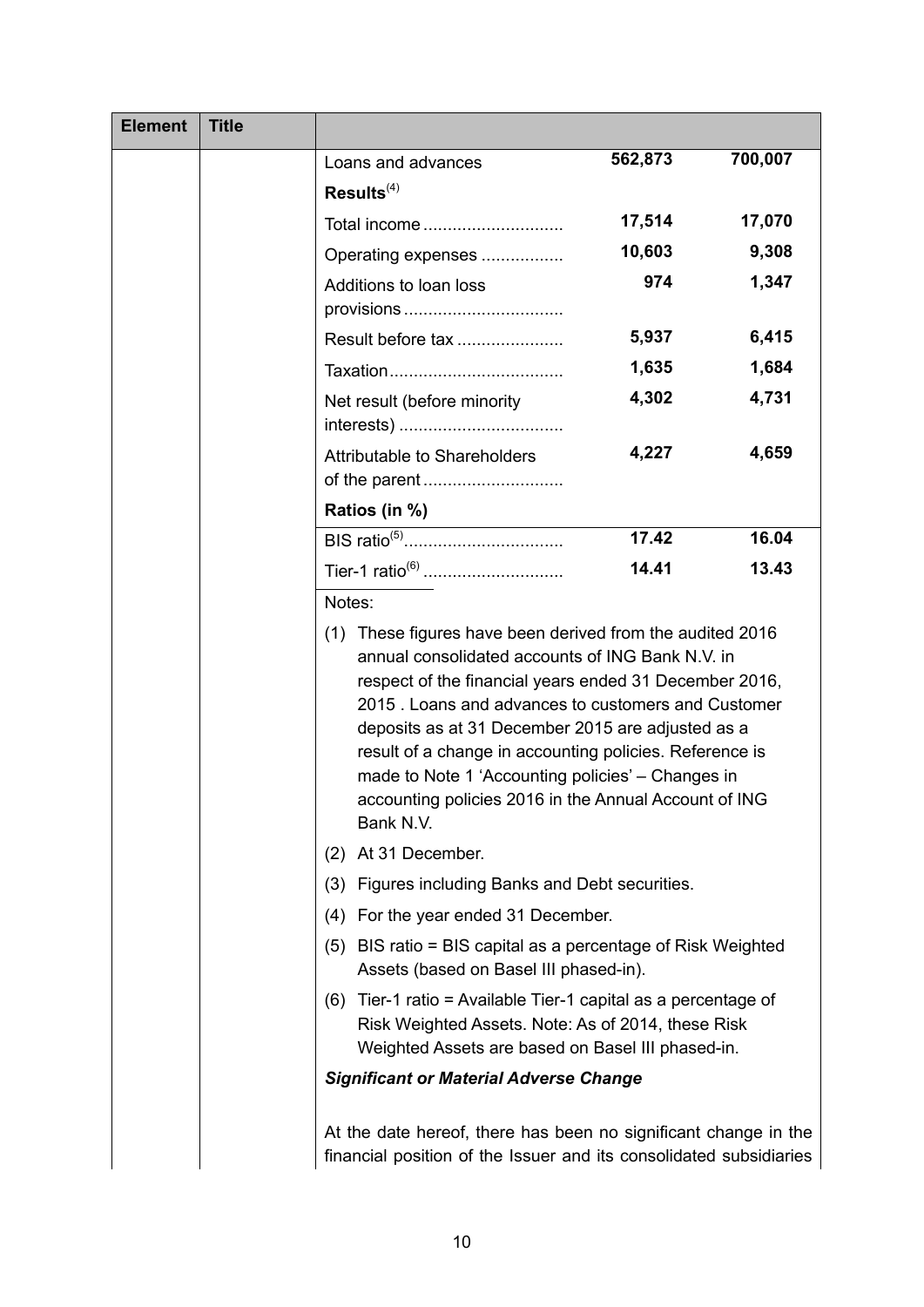| <b>Element</b> | <b>Title</b>                                                                                      |                                                                                                                                                                                                                                                                                                                                                                                                                                                                                                                                                                                                                                                                                                                                      |  |
|----------------|---------------------------------------------------------------------------------------------------|--------------------------------------------------------------------------------------------------------------------------------------------------------------------------------------------------------------------------------------------------------------------------------------------------------------------------------------------------------------------------------------------------------------------------------------------------------------------------------------------------------------------------------------------------------------------------------------------------------------------------------------------------------------------------------------------------------------------------------------|--|
|                |                                                                                                   | since 31 December 2016.                                                                                                                                                                                                                                                                                                                                                                                                                                                                                                                                                                                                                                                                                                              |  |
|                |                                                                                                   | At the date hereof, there has been no material adverse change<br>in the prospects of the Issuer since 31 December 2016.                                                                                                                                                                                                                                                                                                                                                                                                                                                                                                                                                                                                              |  |
| <b>B.13</b>    | Recent<br>material<br>events<br>particular to<br>the Issuer's<br>solvency                         | Not Applicable. There are no recent events particular to the<br>Issuer which are to a material extent relevant to the evaluation<br>of the Issuer's solvency.                                                                                                                                                                                                                                                                                                                                                                                                                                                                                                                                                                        |  |
| <b>B.14</b>    | Dependence<br>upon other<br>group<br>entities                                                     | The description of the group and the position of the Issuer within<br>the group is given under B.5 above.<br>Not Applicable. The Issuer is not dependent upon other entities<br>within ING Group.                                                                                                                                                                                                                                                                                                                                                                                                                                                                                                                                    |  |
| <b>B.15</b>    | A description<br>of the<br>Issuer's<br>principal<br>activities                                    | The Issuer currently offers retail banking services to individuals,<br>small and medium-sized enterprises and mid-corporates in<br>Europe, Asia and Australia and wholesale banking services to<br>the<br>world,<br>including<br>multinational<br>customers<br>around<br>financial<br>institutions<br>corporations,<br>governments,<br>and<br>supranational organisations.                                                                                                                                                                                                                                                                                                                                                           |  |
| <b>B.16</b>    | Extent to<br>which the<br><b>Issuer</b> is<br>directly or<br>indirectly<br>owned or<br>controlled | The Issuer is a wholly-owned, non-listed subsidiary of ING<br>Groep N.V.                                                                                                                                                                                                                                                                                                                                                                                                                                                                                                                                                                                                                                                             |  |
| <b>B.17</b>    | Credit<br>ratings<br>assigned to<br>the Issuer or<br>its debt<br>securities                       | Programme summary<br>The Issuer has a senior debt rating from Standard & Poor's<br>Credit Market Services Europe Limited ("Standard & Poor's"),<br>Moody's Investors Service Ltd. ("Moody's") and Fitch France<br>S.A.S. ("Fitch"), details of which are contained in the<br>Registration Document. Standard & Poor's, Moody's and Fitch<br>are established in the European Union and are registered under<br>Regulation (EC) No. 1060/2009 of the European Parliament and<br>of the Council of 16 September 2009 on credit rating agencies,<br>as amended from time to time (the "CRA Regulation").<br>Tranches of Notes to be issued under the Programme may be<br>rated or unrated. Where a Tranche of Notes is to be rated, such |  |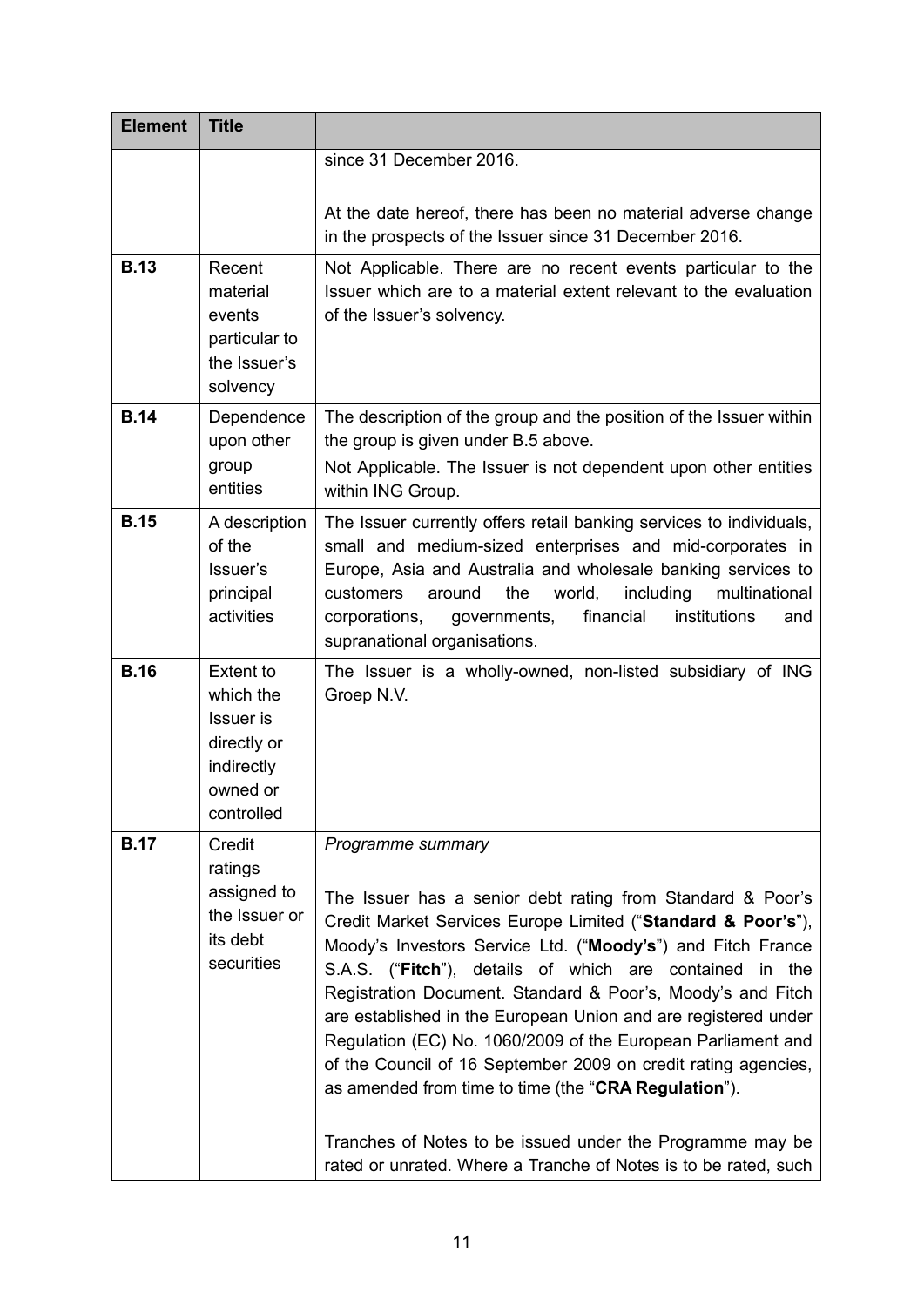| <b>Element</b>                | Title                                                                                                                            |                                                                                                                                                                                         |  |
|-------------------------------|----------------------------------------------------------------------------------------------------------------------------------|-----------------------------------------------------------------------------------------------------------------------------------------------------------------------------------------|--|
|                               | rating will not necessarily be the same as the rating assigned to<br>the Issuer, the Programme or Notes already issued under the |                                                                                                                                                                                         |  |
|                               |                                                                                                                                  |                                                                                                                                                                                         |  |
|                               |                                                                                                                                  | Programme.                                                                                                                                                                              |  |
|                               | The Warrants to be issued under the Programme will not be<br>rated.                                                              |                                                                                                                                                                                         |  |
| <i>Issue specific summary</i> |                                                                                                                                  |                                                                                                                                                                                         |  |
|                               |                                                                                                                                  | [The Notes to be issued [are not] [have been] [are expected to<br>be] rated [[.] by [Standard & Poor's] [Moody's] [Fitch] [.]]                                                          |  |
|                               |                                                                                                                                  | A security rating is not a recommendation to buy, sell or hold<br>securities and may be subject to suspension, reduction or<br>withdrawal at any time by the assigning rating agency.". |  |

*3. The sub-element entitled "Programme summary: Warrants" in element C.19 of the section entitled "Summary Relating to Non-Exempt PD Notes and PD Warrants – Section C – Securities" on page 75 of the Base Prospectus shall be deleted and restated as follows:*

# "*Programme summary: Warrants*

The final reference level shall be an amount equal to the net asset value of the Fund per Fund Interest on the strike date, determined by the Calculation Agent by reference to a publicly available source. The final reference level shall be equal to the strike price. See also C.18.".

*4. Element D.2 of the section entitled "Summary Relating to Non-Exempt PD Notes and PD Warrants – Section D – Risks" beginning on page 76 of the Base Prospectus shall be deleted and restated as follows:*

| "Element | <b>Title</b>                                                                                   |                                                                                                                                                                                                                                                                                                                                                                                                                                                                                                                                                                                                                                                                                                                                                  |
|----------|------------------------------------------------------------------------------------------------|--------------------------------------------------------------------------------------------------------------------------------------------------------------------------------------------------------------------------------------------------------------------------------------------------------------------------------------------------------------------------------------------------------------------------------------------------------------------------------------------------------------------------------------------------------------------------------------------------------------------------------------------------------------------------------------------------------------------------------------------------|
| D.2      | Key<br>information<br>on key risks<br>that are<br>specific to<br>the Issuer or<br>its industry | Because the Issuer is part of a financial services company<br>conducting business on a global basis, the revenues and<br>earnings of the Issuer are affected by the volatility and strength<br>of the economic, business, liquidity, funding and capital markets<br>environments specific to the geographic regions in which it<br>conducts business. The on-going turbulence and volatility of<br>such factors have adversely affected, and may continue to<br>adversely affect, the profitability, solvency and liquidity of the<br>business of the Issuer. The Issuer has identified a number of<br>specific factors which could adversely affect its business and<br>ability to make payments due under the Notes. These factors<br>include: |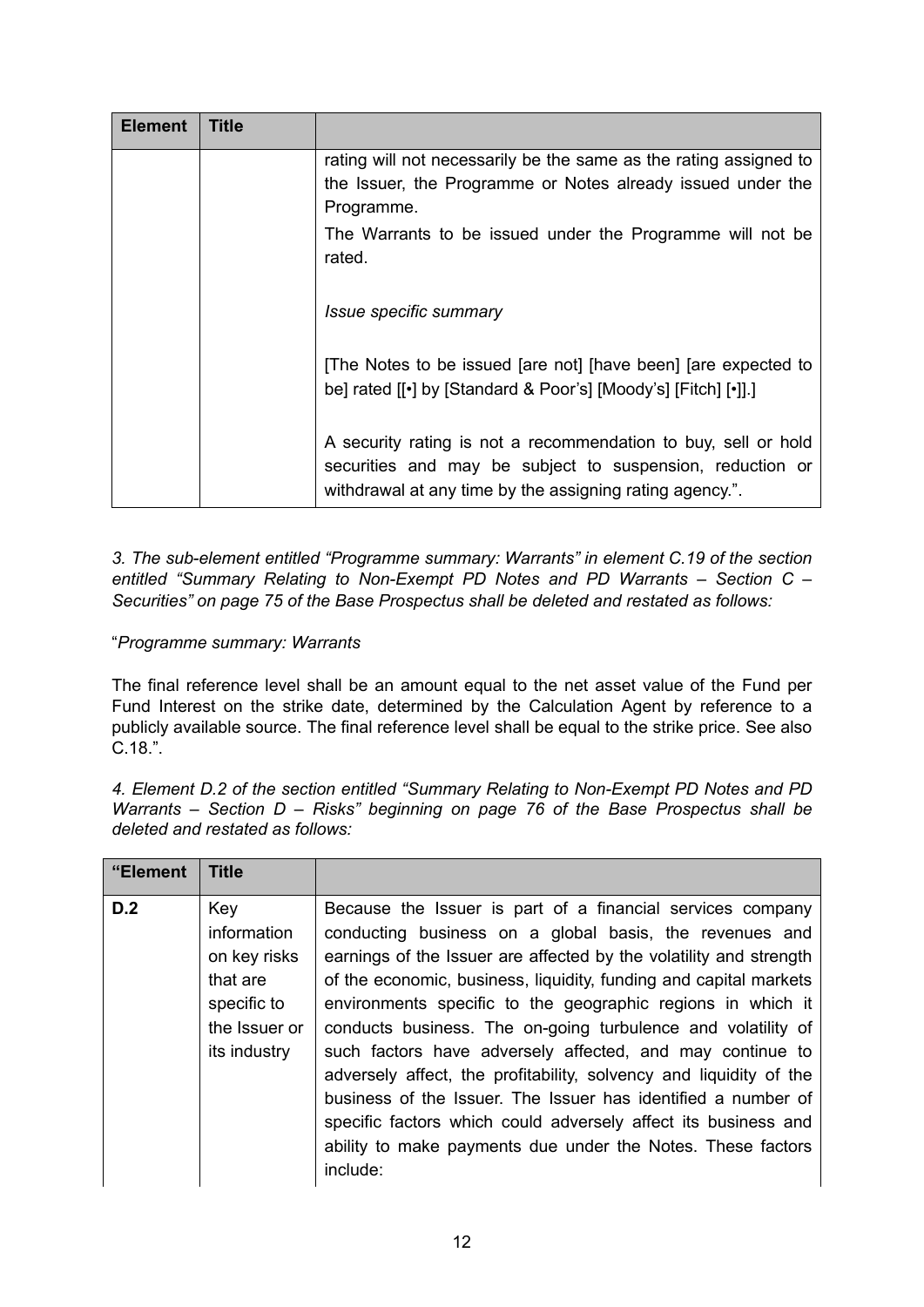| "Element                                         | <b>Title</b> |                                                                                                                                                                                                                                                                                                |  |
|--------------------------------------------------|--------------|------------------------------------------------------------------------------------------------------------------------------------------------------------------------------------------------------------------------------------------------------------------------------------------------|--|
| $\bullet$<br>$\bullet$<br>changes in regulations |              | continued risk of resurgence of turbulence and on-going<br>volatility in the financial markets and the economy generally<br>adverse capital and credit market conditions as well as                                                                                                            |  |
|                                                  |              | the default of a major market participant<br>٠                                                                                                                                                                                                                                                 |  |
|                                                  |              | interest rate volatility and other interest rate changes<br>$\bullet$                                                                                                                                                                                                                          |  |
|                                                  |              | changes in financial services laws and/or regulations<br>٠                                                                                                                                                                                                                                     |  |
|                                                  |              | inability to increase or maintain market share<br>٠<br>inability of counterparties to meet their financial obligations                                                                                                                                                                         |  |
|                                                  |              | ٠<br>market conditions and increased risk of loan impairments                                                                                                                                                                                                                                  |  |
|                                                  |              | ٠<br>failures of banks falling under the scope of state<br>٠<br>compensation schemes<br>negative effects of inflation and deflation<br>٠                                                                                                                                                       |  |
|                                                  |              | inability to manage risks successfully through derivatives<br>٠                                                                                                                                                                                                                                |  |
|                                                  |              | inability to retain key personnel<br>٠                                                                                                                                                                                                                                                         |  |
|                                                  |              | inability to protect intellectual property and possibility of being<br>٠<br>subject to infringement claims<br>deficiencies in assumptions used to model client behaviour<br>٠<br>for market risk calculations                                                                                  |  |
|                                                  |              | liabilities incurred in respect of defined benefit retirement<br>٠<br>plans                                                                                                                                                                                                                    |  |
|                                                  |              | inadequacy of risk management policies and guidelines<br>٠                                                                                                                                                                                                                                     |  |
|                                                  |              | regulatory risks<br>$\bullet$                                                                                                                                                                                                                                                                  |  |
|                                                  |              | claims from customers who feel misled or treated unfairly                                                                                                                                                                                                                                      |  |
|                                                  |              | ratings downgrades or potential downgrades                                                                                                                                                                                                                                                     |  |
|                                                  |              | operational risks such as systems disruptions or failures,<br>٠<br>breaches of security, cyber attacks, human error, changes in<br>operational practices or inadequate controls<br>adverse publicity, claims and allegations, litigation and<br>٠<br>regulatory investigations and sanctions". |  |

*5. The fourth paragraph in the sub-element entitled "Programme summary: Warrants" in element D.3 of the section entitled "Summary Relating to Non-Exempt PD Notes and PD Warrants – Section D – Risks" on page 78 of the Base Prospectus shall be deleted and restated as follows:*

"[*If the Warrants are ING EB Warrants*][The Entitlement and the Exercise Price will not be known until on or after the Option Hedging Date (which may occur after an investor has decided to purchase the Warrants) and might be disclosed after the admission to trading of the ING EB Warrants.]".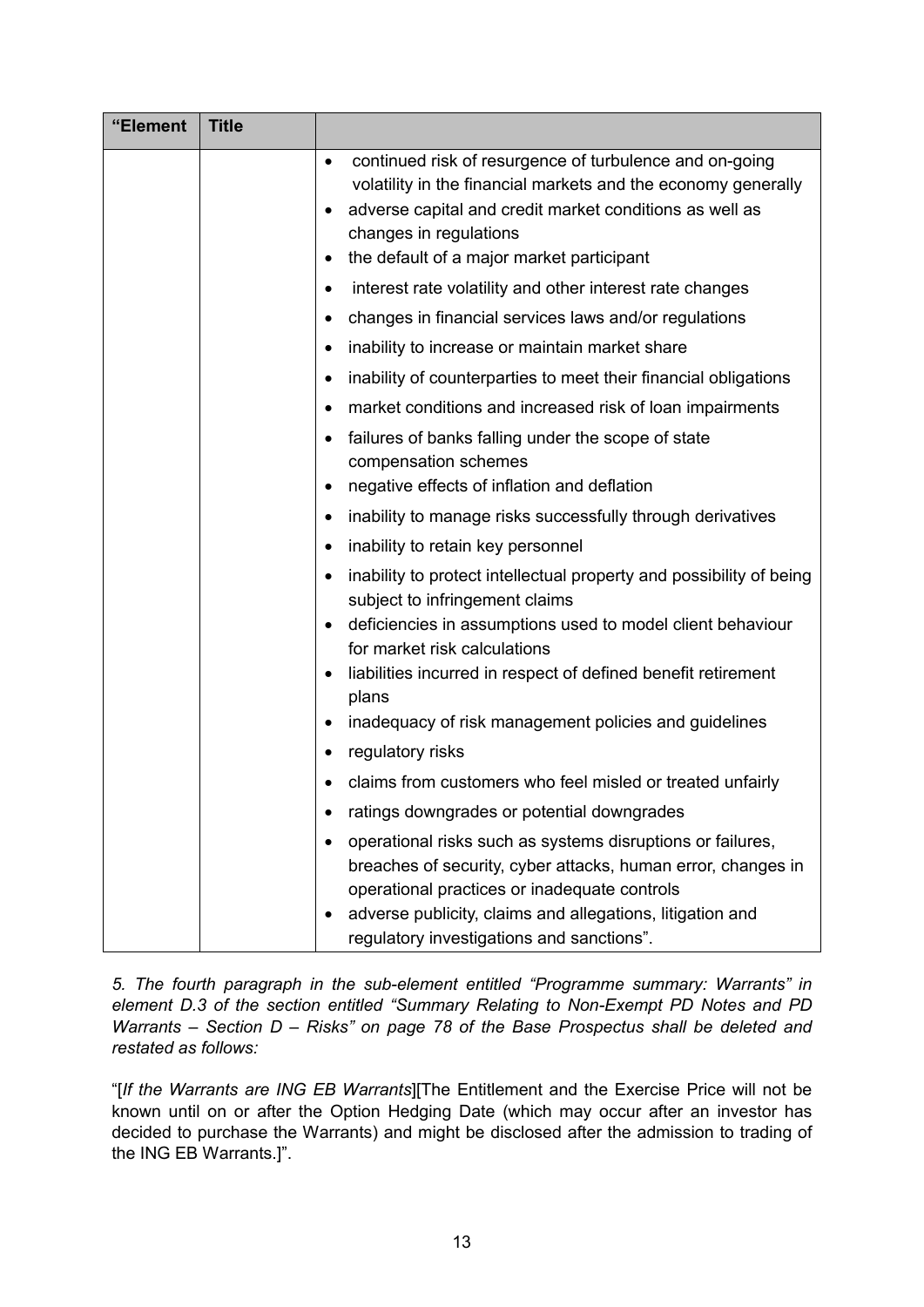*6. The risk factor entitled "Certain Factors Affecting the Value and Trading Price of Warrants" in the section entitled "Risk Factors" on page 124 of the Base Prospectus shall be deleted and restated as follows:*

## "**Certain Factors Affecting the Value and Trading Price of Warrants**

The difference in the value of the Entitlement and the Exercise Price (the "**Physical Settlement Value**") at any time prior to expiration is typically expected to be less than the trading price of such Warrants at that time. The difference between the trading price and the Physical Settlement Value will reflect, among other things, the "time value" of the Warrants. The "time value" of the Warrants will depend partly upon the length of the period remaining to expiration and expectations concerning certain market parameters relating to the Fund Interests.

The main market parameters are the following:

- (i) the market expected forward of the Fund Interest;
- (ii) the volatility; and
- (iii) the interest rates.

The attention of the investors is drawn on the fact that the Warrants are subject to other risks. For an exhaustive list, the potential investors are invited to contact their financial advisor.

The market expected forward value of a Fund Interest is the future value expected by the market of a Fund Interest at a determined date (in the case at hand, at the maturity date of the Warrant). This value depends on all the costs and benefits deriving from the detention of the underlying or the Fund Interest, amongst which:

- (i) the spot value of the Fund Interest;
- (ii) the interest rates;
- (iii) the revenues/costs of lending the underlying or its components; and
- (iv) the value of the anticipated dividends and applicable tax rates.

Warrants offer hedging and investment diversification opportunities but also pose some additional risks with regard to interim value. The interim value of the Warrants varies with the value of the Fund Interests, as well as a result of a number of other interrelated factors, including those specified herein.

Before exercising or selling Warrants, Warrantholders should carefully consider, among other things, (i) the trading price of the Warrants, (ii) the future value of the Fund Interests, (iii) the value and volatility of the Fund Interests, (iv) the time remaining to expiration, (v) the depth of the market or liquidity of the Fund Interests and (vi) any related transaction costs.".

*7. The section entitled "Documents lncorporated by Reference – The Issuer" on page 128 of the Base Prospectus shall be deleted and restated as follows:*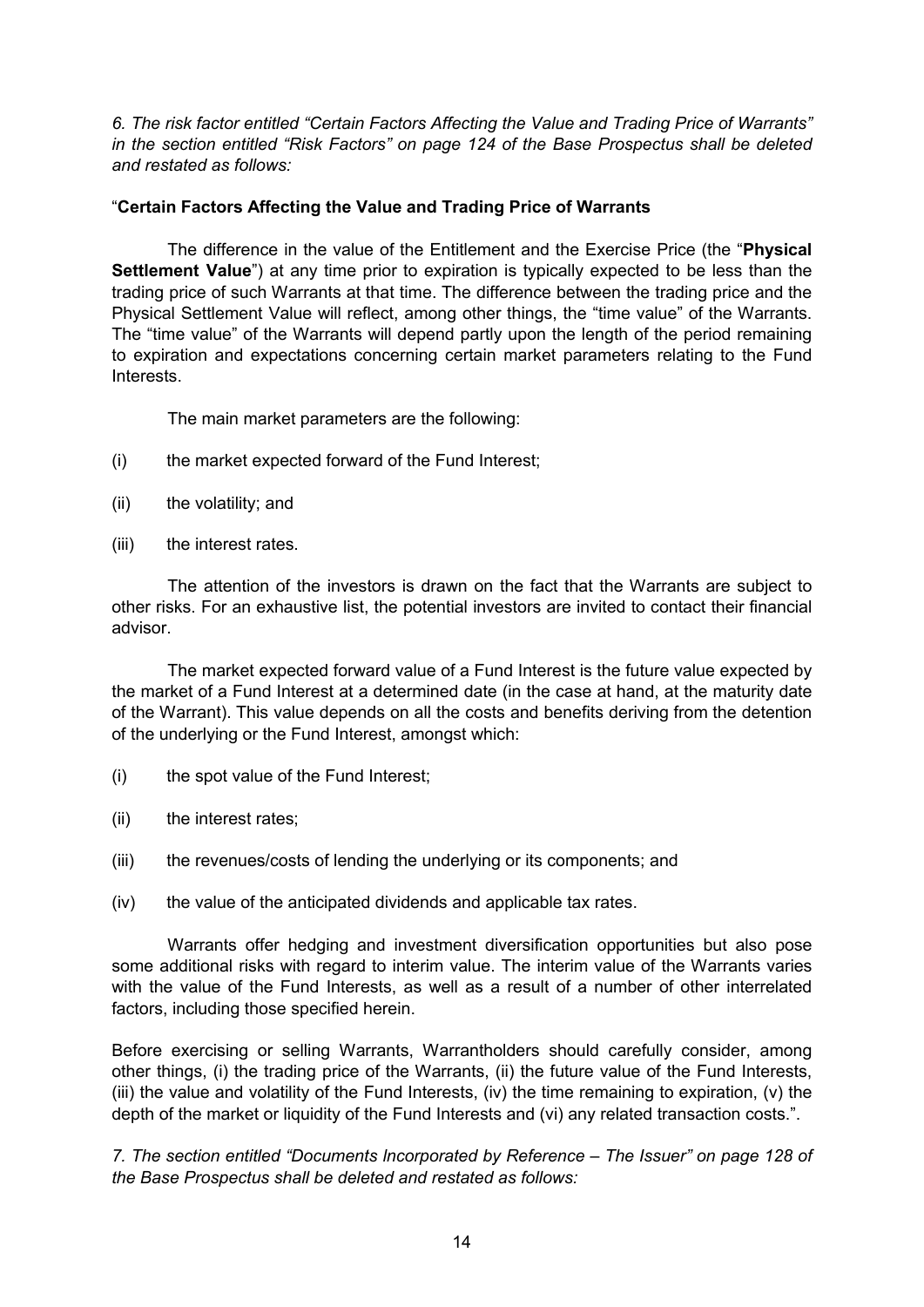"This Base Prospectus should be read and construed in conjunction with the registration document of the Issuer dated 16 May 2017, prepared in accordance with Article 5 of the Prospectus Directive and approved by the AFM (the "**Registration Document**"), including, for the purpose of clarity, the following items incorporated by reference therein:

- (i) the Articles of Association (*statuten*) of the Issuer;
- (ii) the publicly available annual reports of the Issuer in respect of the years ended 31 December 2014, 2015 and 2016, including the audited financial statements and auditors' reports in respect of such years;
- (iii) the press release published by ING Group on 25 April 2017 entitled "ING to participate in Bank of Beijing share offering"; and
- (iv) the press release published by ING Group on 10 May 2017 entitled "ING 1Q17 net result EUR 1,143 million" (the "**Q1 Press Release**"). The Q1 Press Release contains, among other things, the consolidated unaudited interim results of ING Group as at, and for the three month period ended, 31 March 2017, as well as information about recent developments during this period in the banking business of ING Group, which is conducted substantially through the Issuer and its consolidated group".

## *8. The penultimate paragraph in section entitled "Documents Incorporated by Reference" on page 129 of the Base Prospectus shall be deleted and restated as follows:*

"With respect to the Q1 Press Release, prospective investors should note that the Issuer's consolidated operations, while materially the same, are not identical with the reported financial and statistical information on a segment basis for the banking business of ING Group as described in the Q1 Press Release. ING Group is not responsible for the preparation of this Base Prospectus.".

*9. The definition of "Early Redemption Amount" in the section entitled "Terms and Conditions of Fund Linked Notes – 3 Definitions" on page 196 of the Base Prospectus shall be deleted and restated as follows:*

""**Early Redemption Amount**" means, unless otherwise specified in the section of the applicable Final Terms entitled "Early Redemption Amount of each Note payable on redemption for taxation reasons or on Issuer event of default":

- (a) in relation to an event as described in Condition 7(b) of the General Conditions or a determination by the Issuer pursuant to (iii) of Condition 6 and (iii) of Condition 7.2 of the Fund Linked Conditions below, in each case, where the applicable Final Terms provide for the "Monetisation Option" to apply, an amount per Note calculated in accordance with Condition 7(e)(i) of the General Conditions; and
- (b) in relation to an event described in Condition 7(j) of the General Conditions or where the applicable Final Terms do not provide for the "Monetisation Option" to apply, an amount per Note in the Specified Currency equal to the fair market value of such Note less the Associated Costs, with such fair market value being determined on the Early Redemption Receipt Date (taking into account the occurrence of the Early Redemption Event or Event of Default, as the case may be), as determined by the Calculation Agent by reference to such factor(s) as it may deem appropriate;".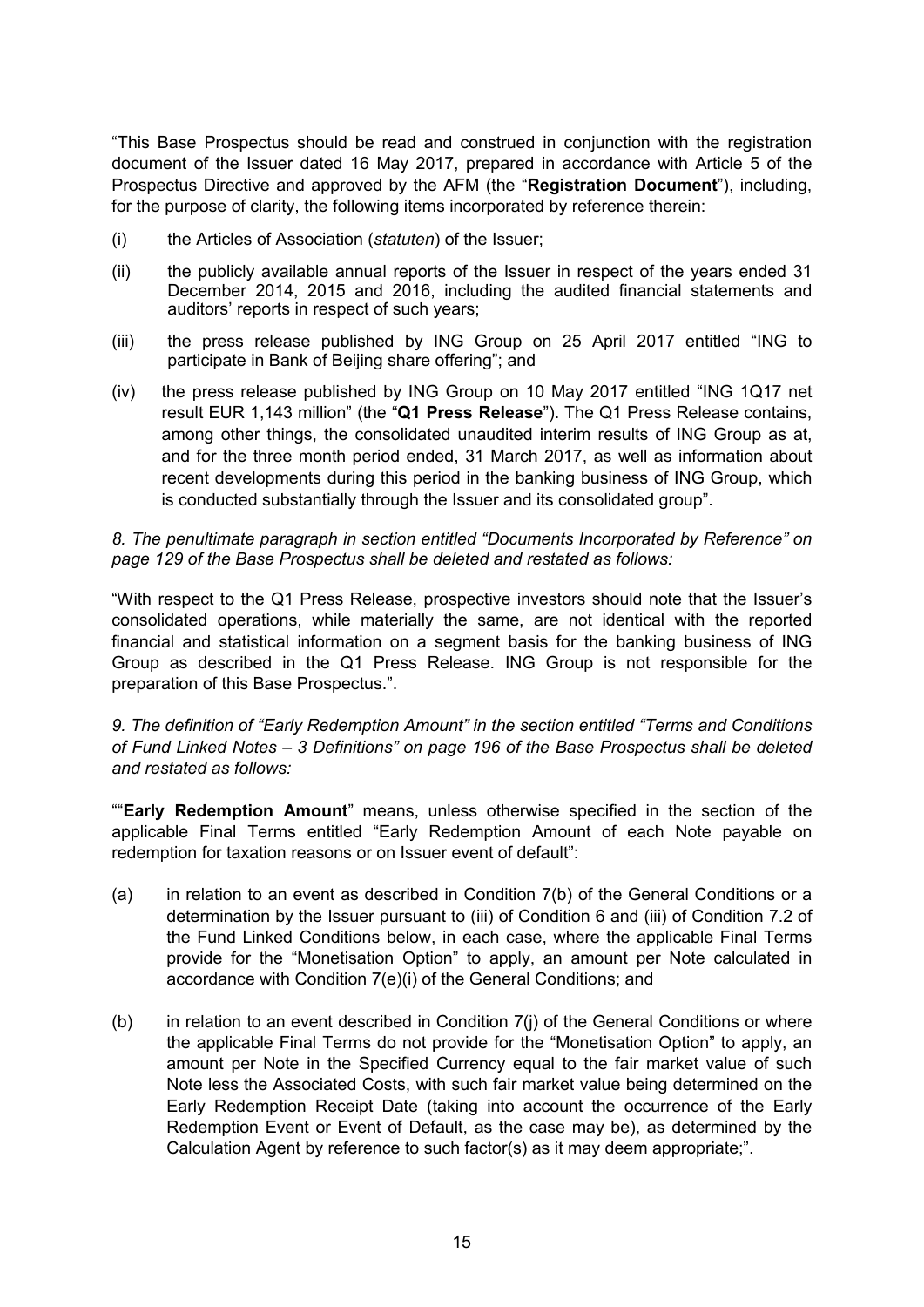*10. The definition of "Early Redemption Date" in the section entitled "Terms and Conditions of Fund Linked Notes – 3 Definitions" on page 196 of the Base Prospectus shall be deleted and restated as follows:*

""**Early Redemption Date**" means, subject to Condition 7(k) of the General Conditions, the Business Day falling that number of Business Days equal to the Settlement Period following the Early Redemption Receipt Date;".

*11. Paragraph (i) entitled "Day Count Fraction in relation to Early Redemption Amounts and late payment" of the section entitled "Form of Final Terms for the Fund Linked Notes – Part A – Contractual Terms – General Description of the Notes – Provisions Relating to Interest (if any) Payable – 16 Zero Coupon Note Provisions" on page 219 of the Base Prospectus shall be deleted in its entirety and restated as follows:* 

| "<br>(i) Day Count Fraction in | [Condition $7(e)(ii)(C)$ and Condition $7(h)$ of the |
|--------------------------------|------------------------------------------------------|
| Early<br>relation<br>to        | General Conditions apply/ specify other from         |
| Redemption Amounts             | <b>General Conditions</b>                            |
| and late payment:              | (Consider applicable Day Count Fraction if not       |
|                                | U.S. dollar denominated)".                           |

*12. Paragraph (ii) entitled "Early Redemption Amount" of the section entitled "Form of Final Terms for the Fund Linked Notes – Part A – Contractual Terms – General Description of the Notes – Provisions Relating to Interest (if any) Payable – 16 Zero Coupon Note Provisions" on page 219 of the Base Prospectus shall be deleted in its entirety and restated as follows:* 

| $\epsilon$ | (ii)<br>Early<br>Amount: | Redemption | [Amortised Face Amount in accordance with<br>Condition 7(e)(ii)(C) of the General Conditions,<br>and Accrual Yield is [•] per cent. per annum and<br>Reference Price is [•]][Fair Market Value in<br>accordance with Condition $7(e)(ii)(D)$ of the<br><b>General Conditions</b> ]                                                                                                                                                                 |
|------------|--------------------------|------------|----------------------------------------------------------------------------------------------------------------------------------------------------------------------------------------------------------------------------------------------------------------------------------------------------------------------------------------------------------------------------------------------------------------------------------------------------|
|            |                          |            | (If using Fair Market Value, specify if the fair<br>market value of the Note is not to be<br>determined two Business Days prior to the date<br>fixed for redemption)                                                                                                                                                                                                                                                                               |
|            |                          |            | (If using Fair Market Value, specify if the<br>liquidation value (if any), whether positive or<br>negative, of any financial instruments or<br>transactions entered into by the Issuer in<br>connection with the Note, together with any<br>costs, expenses, fees or taxes incurred by the<br>Issuer in respect of any such financial<br>instruments or transactions, are not to be taken<br>into account when determining Fair Market<br>Value)". |

*13. The section entitled "Form of Final Terms for the Fund Linked Notes – Part A – Contractual Terms – General Description of the Notes – Provisions Relating to Redemption*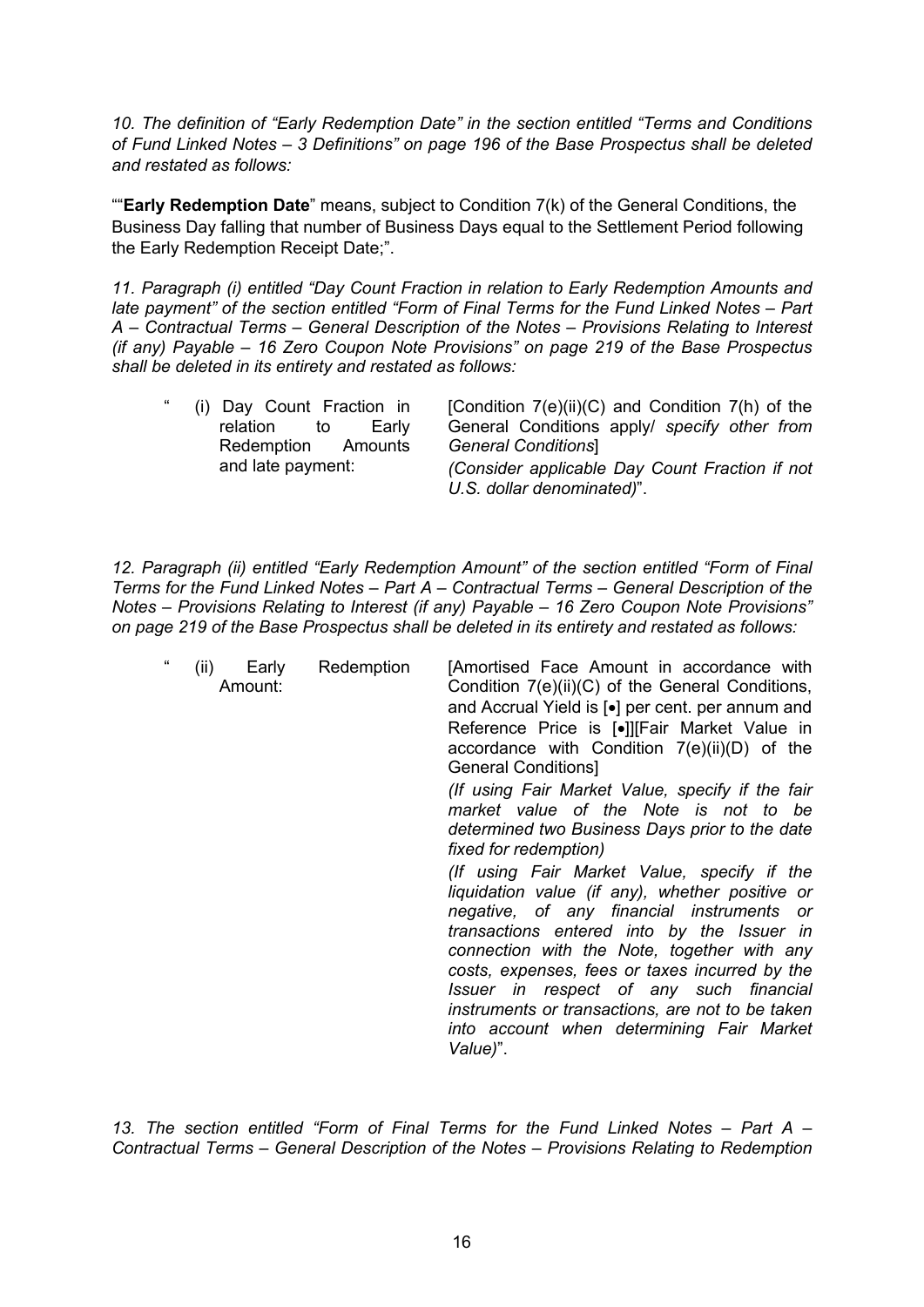*– 46 Other" beginning on page 277 of the Base Prospectus shall be deleted in its entirety and restated as follows:* 

"46 **Other:**

(i) Early Redemption Amount of each Note payable on redemption for taxation reasons or on Issuer event of default:

[ $\bullet$ ][ $\bullet$ ] per [Specified Denomination] [Calculation] Amount] [Unit] [The higher of [the face value of the principal-protected portion of such Note and the amount calculated under Condition 7(e)(ii)(D) of the General Conditionsl Ithe amount calculated (1) under Condition 7(e)(ii)(A) of the General Conditions, (2) under Condition 7(e)(ii)(B) of the General Conditions, (3) under Condition 7(e)(ii)(C) of the General Conditions; and (4) under Condition 7(e)(ii)(D) of the General Conditions.]] [Early Redemption Amount to be equal to Fair Market Value as set out in Condition 7(e)(ii)(D) of the General Conditions, determined [•] Business Days prior to the date [fixed for redemption] [upon which the Note becomes due and payable] [not taking into account the cost to the Issuer of amending or liquidating any financial instruments or transactions entered into by the Issuer in connection with the Note, together with any costs, expenses, fees or taxes incurred by the Issuer in respect of any such financial instruments or transactions]] [[if][provided that, if] Condition 7(e)(i) applies, the Early Redemption Amount will be determined in accordance with Condition 7(e)(i)] [Early Redemption Amount to be equal to Fair Market Value as set out in Condition 7(e)(ii)(D) of the General Conditions[, determined [•] Business Days prior to the date [fixed for redemption] [upon which the Note becomes due and payable] [not taking into account the cost to the Issuer of amending or liquidating any financial instruments or transactions entered into by the Issuer in connection with the Note, together with any costs, expenses, fees or taxes incurred by the Issuer in respect of any such financial instruments or transactions]]

(iii) Notice period (if other than as set out in the General Conditions):

(ii) Monetisation Option [Applicable/Not Applicable]

(*N.B. if "Not Applicable" is specified here delete paragraph (iv) below*)

 $\lceil \bullet \rceil$ 

(*N.B. If setting notice periods which are different to those provided in the General Conditions, the Issuer is advised to consider the practicalities of*